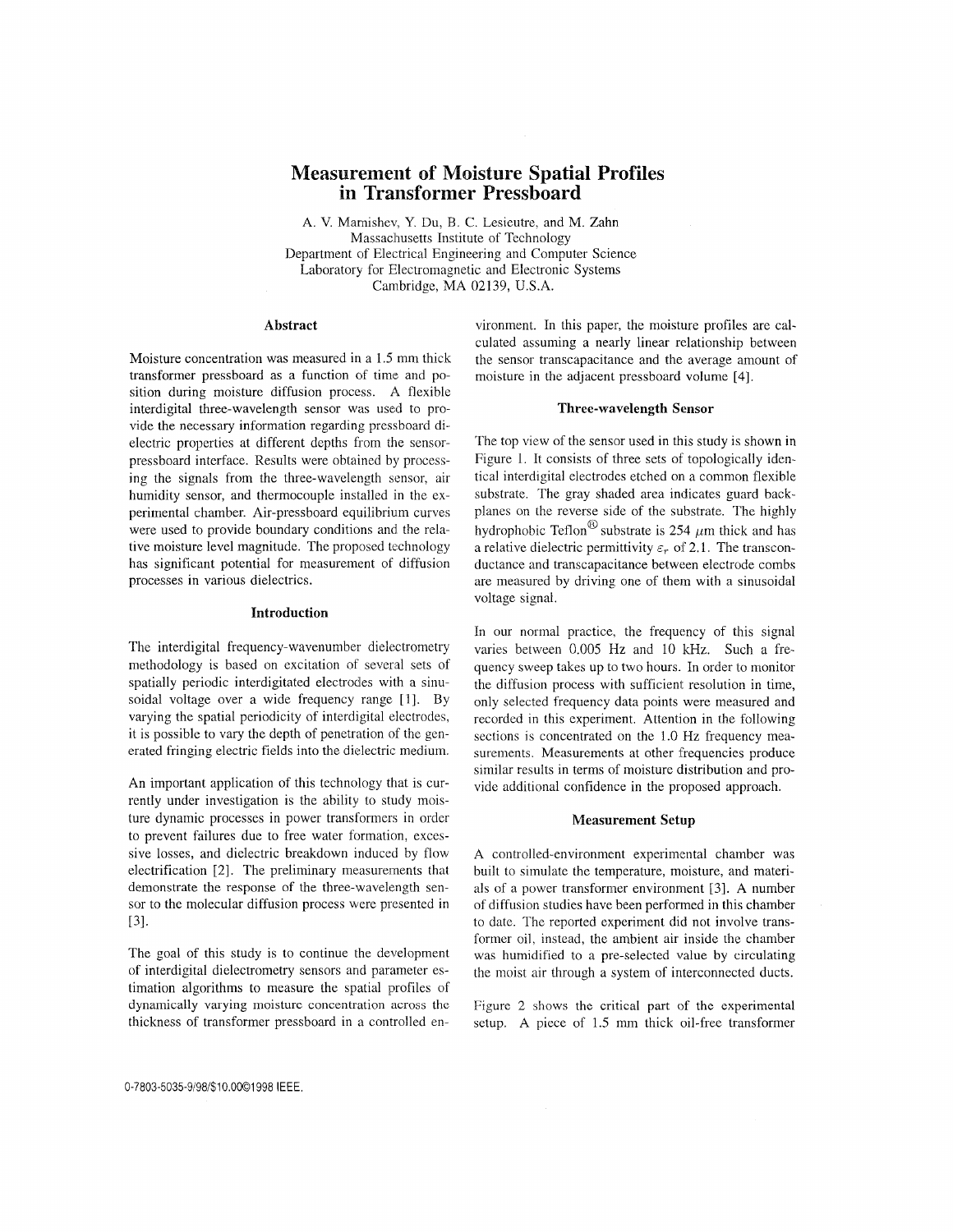

Figure 1: The three-wavelength interdigital sensor with spatial periodicity of 2.5 mm, 5.0 mm, and 1.0 mm.

pressboard was positioned next to the sensor. The edges of the pressboard sample were sealed with silicon glue to prevent moisture diffusion from the sides. A number of holes in the metal compression plate provided a path for the moisture molecules to enter the pressboard from the left side (according to the diagram in Figure 2).

Even though the change of the pressboard properties through its thickness is gradual in the discussed experiment, the pressboard in the model is represented as a three-layer medium with each layer thickness corresponding to the effective penetration depth of  $0.3\lambda$  for each wavelength  $\lambda$  of the sensor. In other words, the number of wavelengths limits the spatial resolution of the sensor, and only three regions can be a distinctively identified with the three wavelength sensor of Figure 1. Later in this paper, the knowledge of the temporal dynamics of the process helps to improve this representation when plotting moisture profiles.

## **Experimental Results**

Initially, the pressboard was vacuum-dried. The moisture diffusion process started with a step change in the ambient air humidity from 0% to about 12% with the temperature being held at 70°C. The air-pressboard equilibrium relationships *[5]* were used to provide boundary conditions at the air-pressboard interface and relative moisture level information needed for the pa-



Figure 2: A schematic representation of the experimental arrangement. The pressboard is modeled as a three layer medium with distinct properties for each layer related to the quantity of moisture in each layer.

rameter estimation algorithms. According to these relationships, a 12% humidity level in air at 70°C corresponds to 1.8% equilibrium moisture concentration in the transformer pressboard. Thus, the left side boundary condition at  $x=0$  for this experiment is that the moisture level is equal to 1.8% for the duration of the entire experiment.

The signals from the sensing electrode were recorded at three frequencies: 0.1 Hz, 1 Hz, and 10 Hz. This paper utilizes the signals taken at the frequency of 1 Hz. Figure 3 shows the values of measured transcapacitance for each of the three electrode pairs. Each signal follows approximately the same pattern dictated by the diffusion dynamics. After a small initial delay, the signal grows at a high rate, after which it flattens off, indicating the end of the diffusion process experiment. The initial delay time is the smallest for the largest wavelength because it can "see" deepest into the pressboard.

The relative amplitude of change of transconductance is normally larger than that of the transcapacitance due to the high electric conductivity growth with the increase of the moisture concentration. Nevertheless, as demonstrated below, the transcapacitance provides sufficient sensitivity for the moisture profile measurements.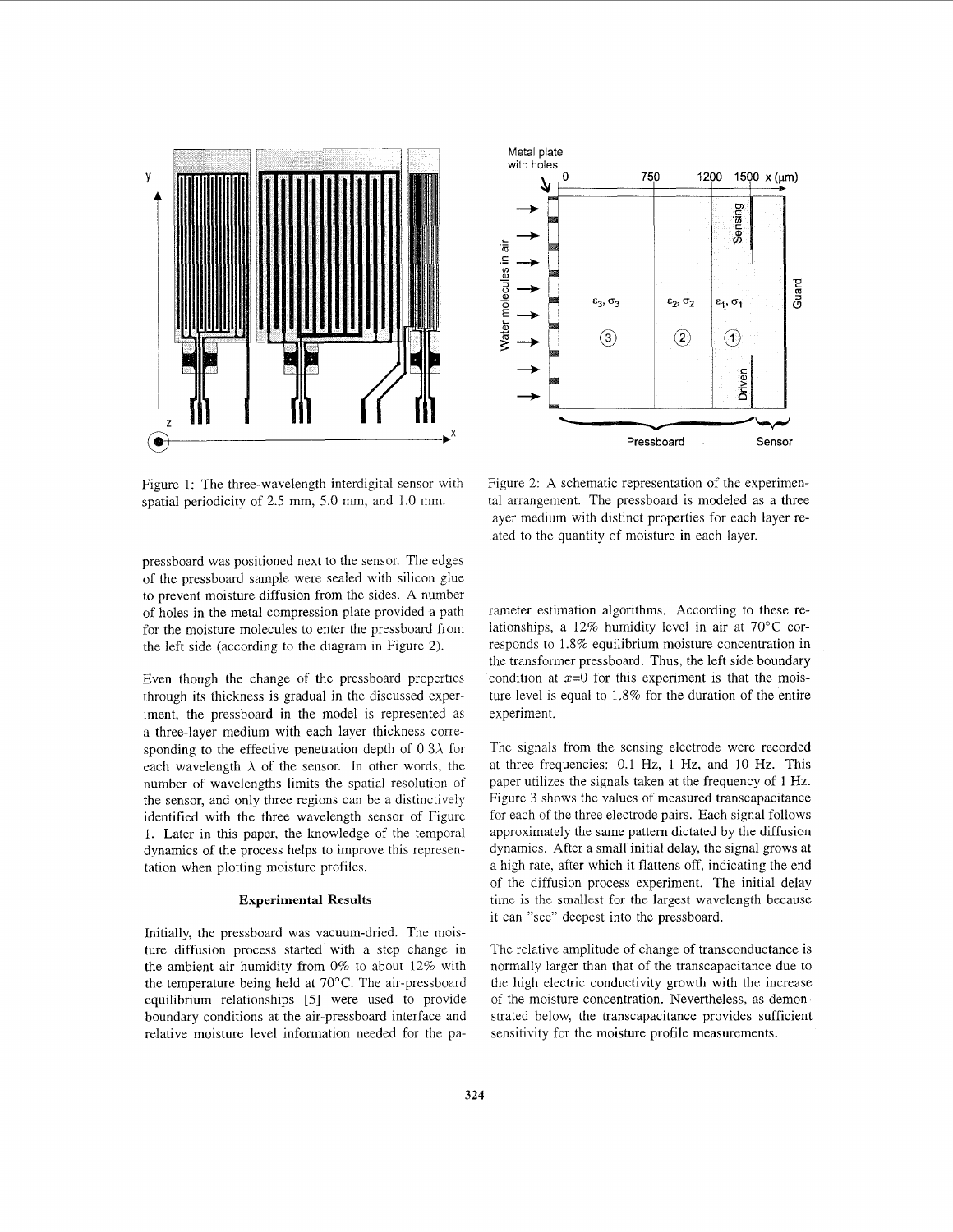

Figure 3: Measured capacitance between each electrode pair throughout the moisture diffusion experiment for each sensor wavelength.

### **Moisture Profiles**

The transcapacitance signals in Figure 3 were used to generate the curves of moisture concentration in the pressboard layers, assuming a linear relationship between the capacitance values and the moisture levels at each moment of time. That is, the zero level of moisture concentration corresponds to the lowest capacitance value in Figure 3 for each wavelength. The highest capacitance value for each wavelength corresponds to the moisture level of 1.8%. In both cases, at the initial time point and the final time point, the moisture profile is believed to be flat at  $0\%$  and  $1.8\%$ , respectively. Consequently, the intermediate values of the moisture concentration would correspond to flal moisture profiles that extend from the left side boundary into the pressboard until the pcnetration depth interface that is reached. Points to the right of the penetration depth interface would have 0% moisture until the penetration depth interface reaches  $x=1500 \mu m$ .

Figure 4 shows the change in the average values of moisture concentration in the three regions that correspond to the penetration depths of the three wavelengths of the sensor. The average value corresponds to the cumulative amount of moisture in all regions within the reach of a given penetration depth. The fact that the difference of the moisture concentration measured by the 2.5 mm and the 1.0 mm wavelengths is very small is related to a relatively small signal delay difference in the detection time analysis. Since the right side blocked boundary condition eliminates the moisture escape, the gradient-driven diffusion process results in a nearly flat moisture concentration profile across the regions 1 and 2 of the pressboard indicated in Figure 2.



Figure 4: Average moisture level measured by each wavelength: region 1 (1 mm), regions 1 and 2 (2.5) mm), and regions 1, 2, and 3 (5 mm).

Figure *5* shows calculated moisture profiles from dielectrometry measurements for **14** distinct moments of time. The moisture spatial profiles were calculated from the measurement data using multi-variable parameter estimation algorithms for the three-wavelength sensor combined with the moisture measurement data of the ambient environment together with moisture equilibrium curves.

The process starts with a step change in moisture concentration to 1.8% at the left boundary at time zero. The first two profiles (at the time moments of two hours and four hours) show a slightly overestimated amount of moisture in the middle region of the pressboard. Future work will include the mass conservation requirements in order to improve the spatial resolution without adding more electrode pairs of different spatial periodicity.

The experiment is terminated after about 30 hours, when the signals essentially stop changing. At this point, the moisture profile is expected to be almost uniform and at the maximum value of  $1.8\%$ . The profile at 28 hours has these characteristics.

Now, it is possible to evaluate the moisture diffusion coefficient from the moisture dynamics presented in Figure 5. By simulating the diffusion process using a standard finite difference technique, one can match thc measured profiles. The estimated value of the diffusion coefficient is  $D = 2.3 \times 10^{-11}$  m<sup>2</sup>/s. Figure 6 shows theoretical moisture profiles generated using the estimated value of diffusion coefficient that are in reasonable agreement with the measured profiles in Figure 5.